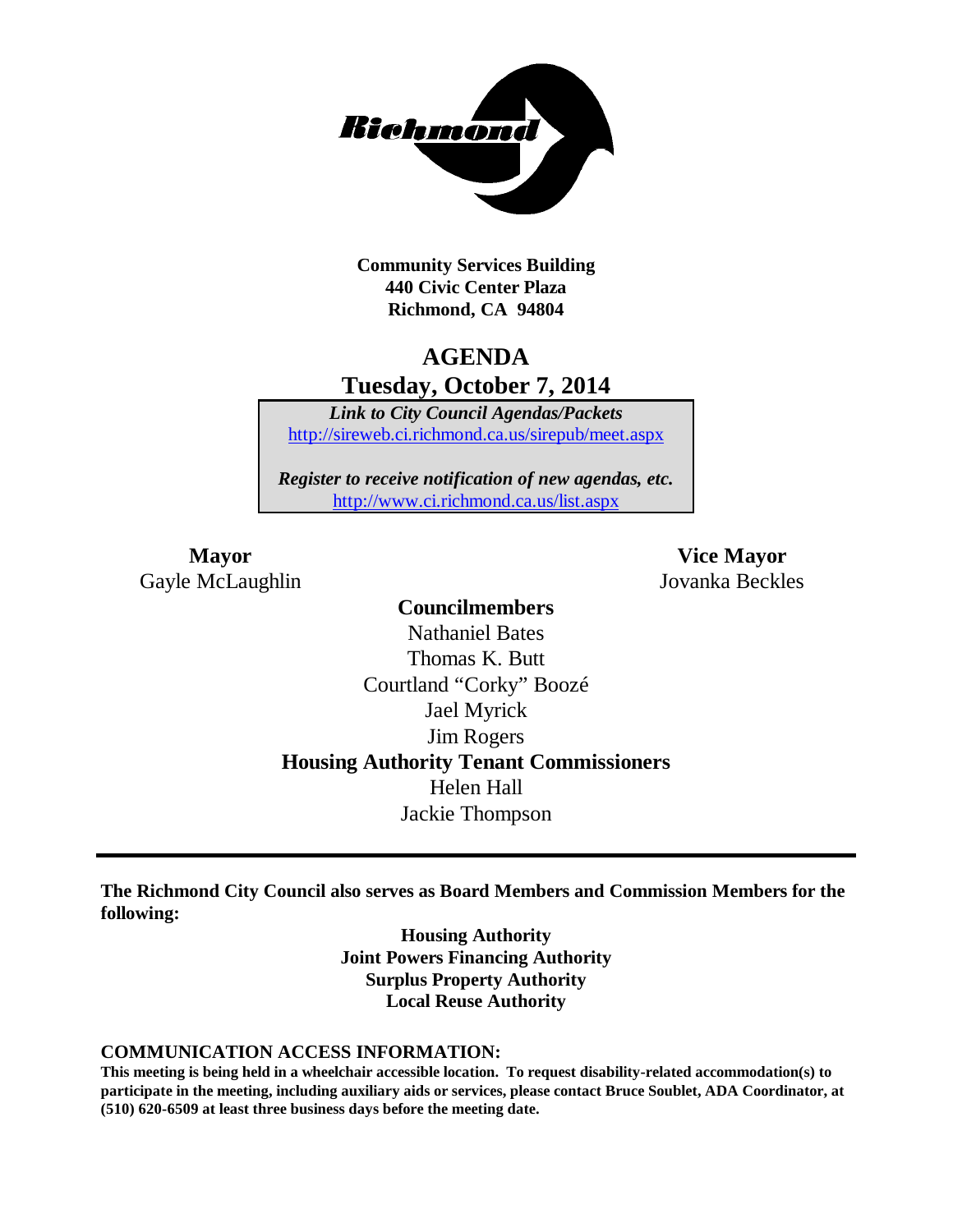# **MEETING PROCEDURES**

The City of Richmond encourages community participation at its City Council meetings and has established procedures that are intended to accommodate public input in a timely and time-sensitive way. As a courtesy to all members of the public who wish to participate in City Council meetings, please observe the following procedures:

**PUBLIC COMMENT ON AGENDA ITEMS:** Anyone who desires to address the City Council on items appearing on the agenda must complete and file a pink speaker's card with the City Clerk **prior** to the City Council's consideration of the item. Once the City Clerk has announced the item and discussion has commenced, no person shall be permitted to speak on the item other than those persons who have submitted their names to the City Clerk. Your name will be called when the item is announced for discussion. **Each speaker will be allowed TWO (2) MINUTES to address the City Council on NON-PUBLIC HEARING items listed on the agenda.**

**OPEN FORUM FOR PUBLIC COMMENT:** Individuals who would like to address the City Council on matters not listed on the agenda or on **Presentations, Proclamations and Commendations, Report from the City Attorney, or Reports of Officers** may do so under Open Forum. All speakers must complete and file a pink speaker's card with the City Clerk **prior** to the commencement of Open Forum. **The amount of time allotted to individual speakers shall be determined based on the number of persons requesting to speak during this item. The time allocation for each speaker will be as follows: 15 or fewer speakers, a maximum of 2 minutes; 16 to 24 speakers, a maximum of 1 and one-half minutes; and 25 or more speakers, a maximum of 1 minute.**

#### **SPEAKERS ARE REQUESTED TO OCCUPY THE RESERVED SEATS IN THE FRONT ROW BEHIND THE SPEAKER'S PODIUM AS THEIR NAME IS ANNOUNCED BY THE CITY CLERK.**

**CONSENT CALENDAR:** Consent Calendar items are considered routine and will be enacted, approved or adopted by one motion unless a request for removal for discussion or explanation is received from the audience or the City Council. A member of the audience requesting to remove an item from the Consent Calendar must first complete a speaker's card and discuss the item with a City staff person prior to filing the card with the City Clerk and **prior to the City Council's consideration of Agenda Review.** An item removed from the Consent Calendar may be placed anywhere on the agenda following the City Council's agenda review.

Any law enforcement officer on duty or whose service is commanded by the presiding officer shall be Sergeant-at-Arms of the Council meetings. He/she, or they, shall carry out all orders and instructions given by the presiding officer for the purpose of maintaining order and decorum at the Council meetings (City Council Rules of Procedure and Order Section III F, RMC Section 2.12.030).

**\*\*\*\*\*\*\*\*\*\*\*\*\*\*\*\*\*\*\*\*\*\*\*\*\*\*\*\*\*\*\*\*\*\*\*\*\*\*\*\*\*\*\*\*\*\*\*\*\*\*\*\*\*\*\*\*\*\***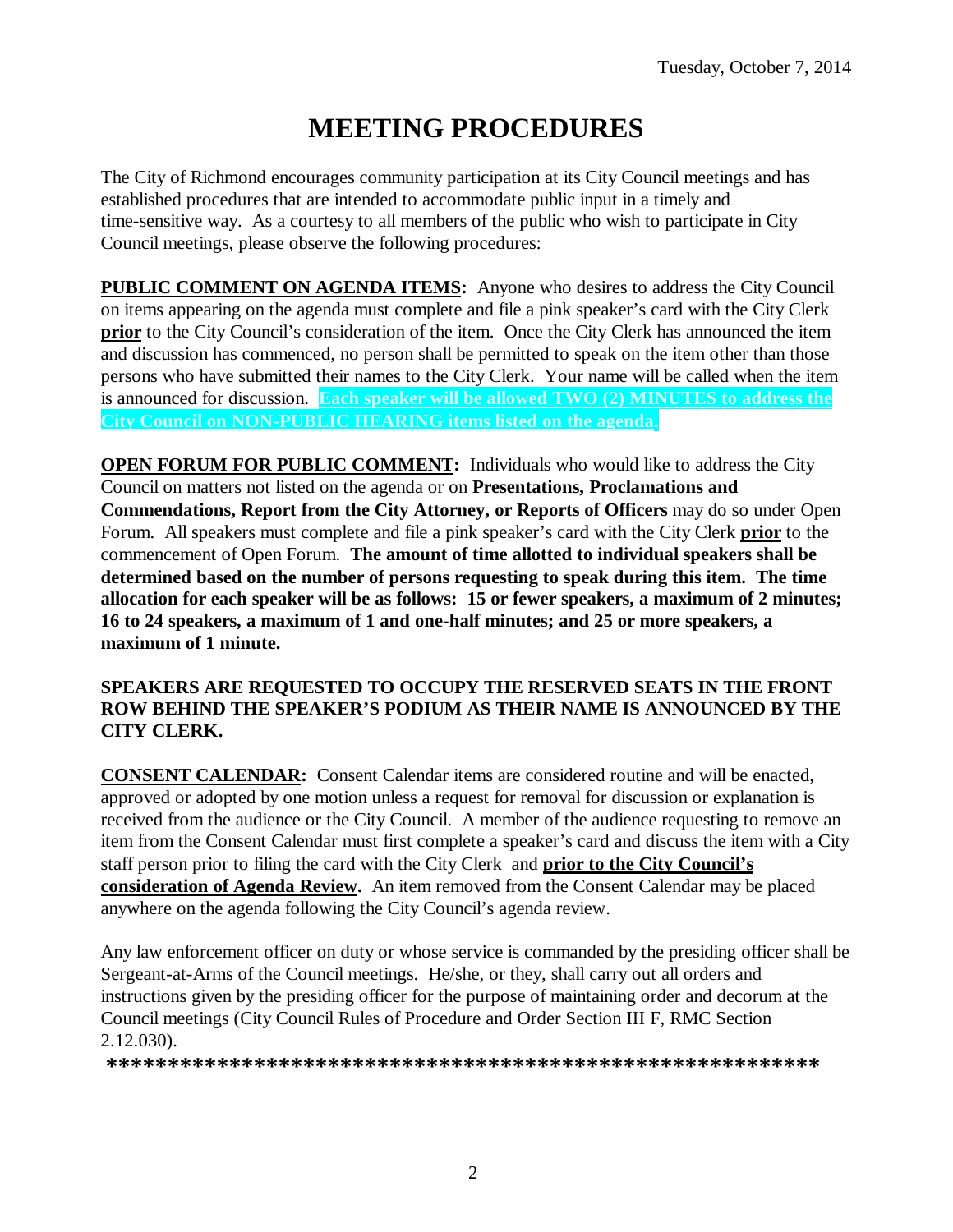# **SPECIAL MEETING OF THE RICHMOND HOUSING AUTHORITY**

6:25 p.m.

- **A. PLEDGE TO THE FLAG**
- **B. ROLL CALL**
- **C. STATEMENT OF CONFLICT OF INTEREST**
- **D. AGENDA REVIEW**

#### **E. HOUSING AUTHORITY CONSENT CALENDAR**

- **E-1.** ADOPT a resolution approving service contracts with Alpha Design and Construction, A. Brown Plumbing, and Showtime Construction Inc. for asneeded maintenance services in an amount not to exceed \$150,000 per firm per year over a three-year period with two optional one-year extensions (This item supports a critical property management function and, to prevent any interruption of services, was not reviewed by the Finance Committee. The item was reviewed by the Housing Advisory Commission at a Special Meeting held on Wednesday October 1, 2014) - Housing Authority (Tim Jones 621-1310).
- **E-2.** ADOPT a resolution approving contracts with Apple One Solutions, HR Management, Inc., and TRCCS Temporary Services for as-needed temporary staffing services in an amount not to exceed \$100,000 per firm per year over a three-year period with two optional one-year extensions (This item supports critical Housing Authority operations and, to prevent any interruption of services, was not reviewed by the Finance Committee. The item was reviewed by the Housing Advisory Commission at a Special Meeting held on Wednesday October 1, 2014) - Housing Authority (Tim Jones 621-1310).
- **E-3.** ADOPT a resolution authorizing service contracts with B&B Professional Locksmith and Alpha Lock and Key for as-needed locksmith services in an amount not to exceed \$50,000 per firm per year over a three-year period with two optional one-year extensions (This item supports a critical property management function and, to prevent any interruption of services, was not reviewed by the Finance Committee. The item was reviewed by the Housing Advisory Commission at a Special Meeting held on Wednesday October 1, 2014) - Housing Authority (Tim Jones 621-1310).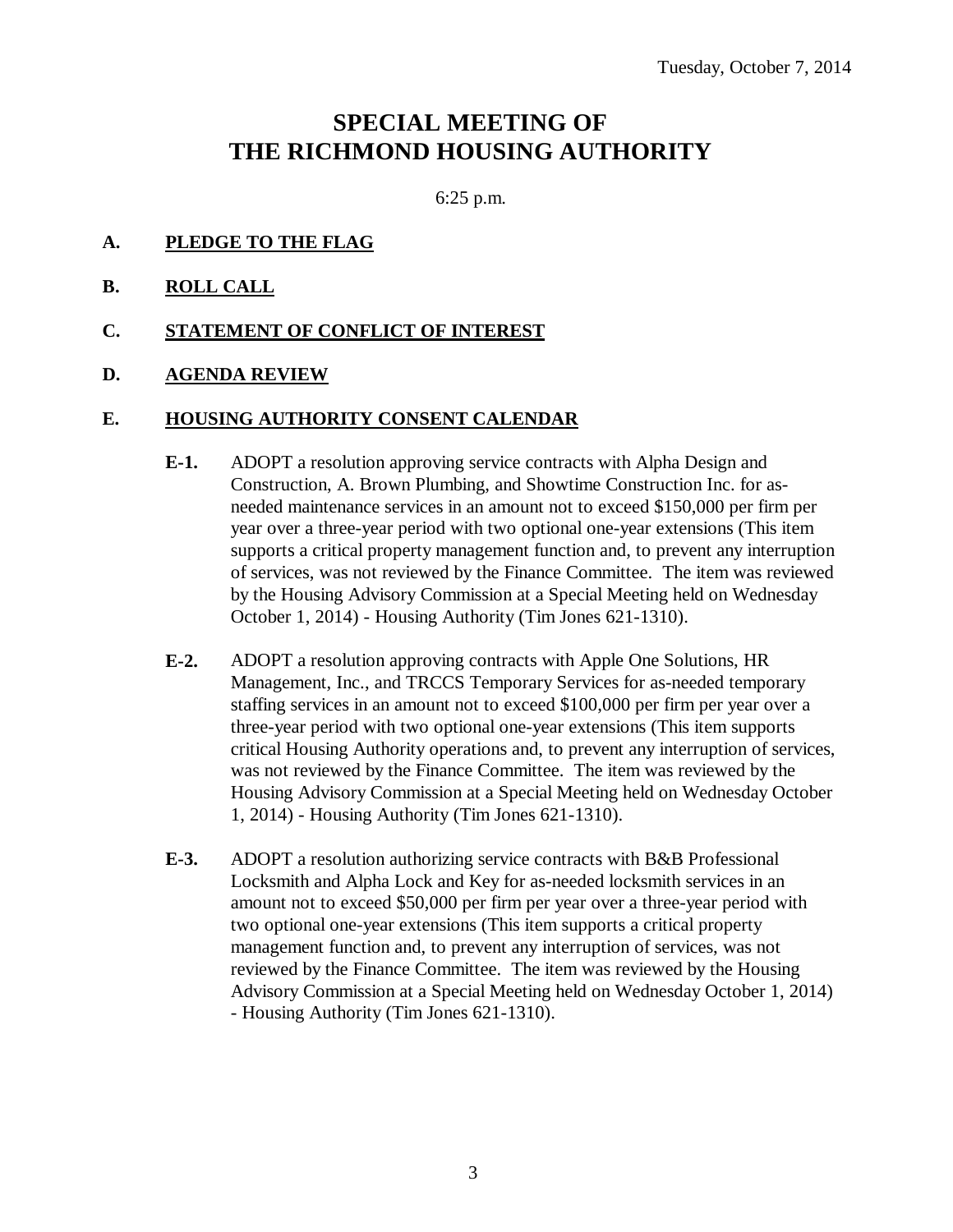- **E-4.** ADOPT a resolution authorizing a sole-source purchase order with Extended Stay America Hotel for as-needed temporary lodging services in an amount not to exceed \$150,000 per year over a three-year period with two optional one-year extensions (This item supports critical Housing Authority operations and, to prevent any interruption of services, was not reviewed by the Finance Committee. The item was reviewed by the Housing Advisory Commission at a Special Meeting held on Wednesday October 1, 2014) - Housing Authority (Tim Jones 621-1310).
- **E-5.** ADOPT a resolution authorizing service contract with Kelly Pest Control for asneeded pest control services for the Housing Authority's various public housing sites in an amount not to exceed \$60,000 per year over a three-year period with two optional one-year extensions (This item supports a critical property management function and, to prevent any interruption of services, was not reviewed by the Finance Committee. The item was reviewed by the Housing Advisory Commission at a Special Meeting held on Wednesday October 1, 2014.) - Housing Authority (Tim Jones 621-1310).

# **F. ADJOURNMENT**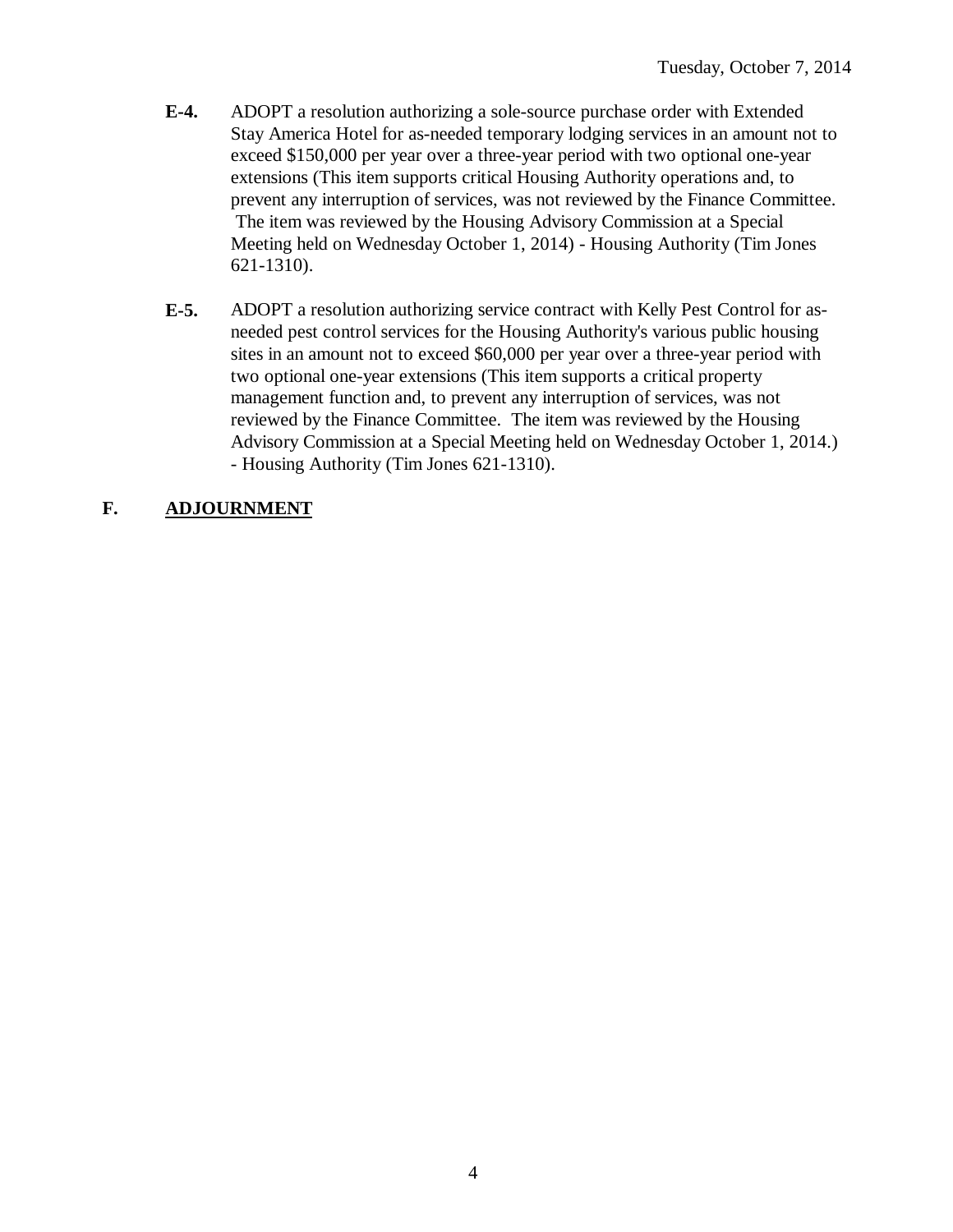# **REGULAR MEETING OF THE RICHMOND CITY COUNCIL**

6:30 p.m.

### **A. ROLL CALL**

### **B. STATEMENT OF CONFLICT OF INTEREST**

### **C. AGENDA REVIEW**

#### **D. PRESENTATIONS, PROCLAMATIONS, AND COMMENDATIONS**

**D-1.** PRESENT a proclamation recognizing the Santa Fe Neighborhood for hosting the 2014 National Night Out Grand Finale – Councilmember Myrick (620-6636) and Mayor McLaughlin (620-6503).

#### **E. REPORT FROM THE CITY ATTORNEY OF FINAL DECISIONS MADE DURING CLOSED SESSION**

### **F. OPEN FORUM FOR PUBLIC COMMENT**

#### **G. CITY COUNCIL CONSENT CALENDAR**

- **G-1.** ADOPT a resolution to accept and appropriate \$50,000 in State of California Alcoholic Beverage Control (ABC) Grant Assistance Program (GAP) funds awarded to the Richmond Police Department and San Pablo Police Department, with funds received from this ABC GAP Grant to be used during Fiscal Year 2014/15 to educate and enforce ABC regulations at establishments permitted to sell alcohol in Richmond and San Pablo - Police Department (Chief Chris Magnus 621-1802).
- **G-2.** APPROVE an Exclusive Authorization to Lease and Schedule of Commissions Agreement with Cassidy Turley for Port properties located at Point Potrero Marine Terminal, and specifically the Rigger's Loft and Cafeteria Building, for a term commencing June 24, 2014, and ending June 23, 2015 - Port of Richmond (Lucy Zhou/Jim Matzorkis 215-4608).
- **G-3.** AUTHORIZE the Library and Cultural Services Director to ACCEPT a grant from the Institute of Museum and Library Services (IMLS) in the amount of \$249,314 for the Richmond Digital Health Literacy Project and APPROVE an amendment to the Fiscal Year 2014-15 Library Fund revenue and expenditure budgets for this grant-funded project - Library and Cultural Services Department (Katy Curl 620-6554).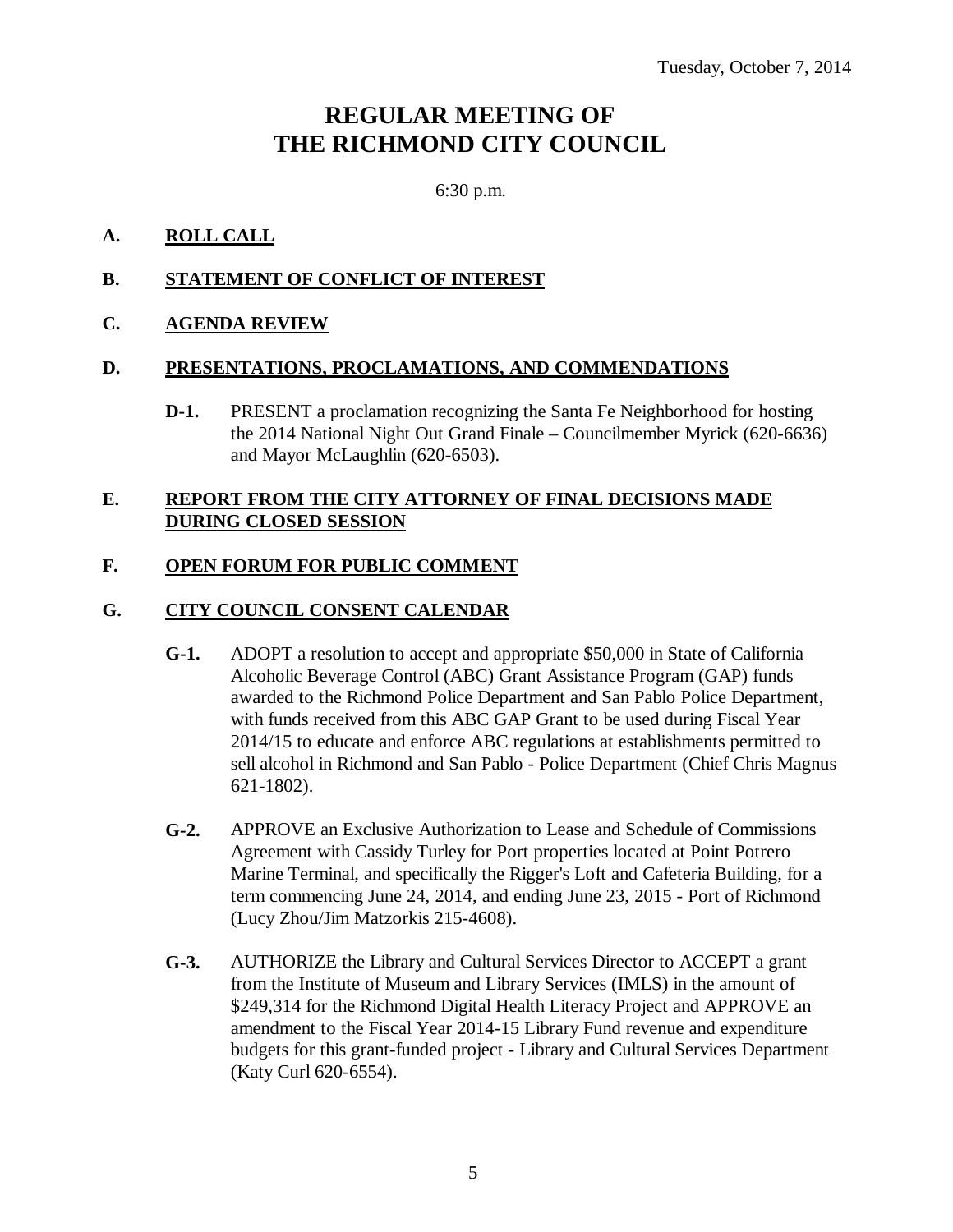- **G-4.** ADOPT a resolution to accept and appropriate \$83,891 in funding from the Edward Byrne Memorial Justice Assistance Grant (JAG) Program awarded to the Richmond Police Department, with funding to be used to purchase 110 FirstVu Body Cameras that will be worn by uniformed police personnel - Police Department (Chief Chris Magnus 621-1802).
- **G-5.** APPROVE a grant-funded contract with Digital Ally for the purchase, warranty and electronic audio/video storage of 110 FirstVu Body Cameras that will be worn by uniformed police officers, in an amount not to exceed \$85,000. Funding for this purchase will come from the Edward Byrne Memorial Justice Assistance Grant - Police Department (Chief Chris Magnus 621-1802)
- **G-6.** APPROVE a contract with Renne Sloan Holtzman Sakai Public Law Group to perform compensation and classification studies for library, business and finance, and clerical positions in an amount not to exceed \$76,900 for a term beginning October 8, 2014, and ending on December 31, 2015 - Human Resources Management Department (Lisa Stephenson/Donna Newton 620-6600).
- **G-7.** APPROVE a contract with Egroflex Systems, Inc., dba Xybix Systems, Inc., for the design and installation of dispatch consoles, workspace furniture, and antistatic carpeting in the Richmond Emergency Communications Center. The total contract amount will not exceed \$197,365.90, funding provided by the West County Dispatch Consortium that includes Richmond, and is for a term from May 1, 2014, through May 31, 2015 (This item was reviewed and recommended for approval by the Finance Standing Committee at its September 12, 2014, meeting) - Police Department (Chief Chris Magnus 621-1802).
- **G-8.** APPROVE a contract with the Contra Costa County District Attorney's Office for the dedicated services of Deputy District Attorney Molly Manoukian, who would be specifically assigned as Richmond's Community Based Prosecutor. The term of the contract is from July 1, 2014, through June 30, 2015, at a cost not to exceed \$200,000 (This item was reviewed and recommended for approval by the Finance Standing Committee at its September 12, 2014, meeting) - Police Department (Chief Chris Magnus 621-1802).
- **G-9.** APPROVE a five year lease extension with DiCon Fiberoptics, Inc. for the Police Department facility at 1701 Regatta Boulevard, commencing January 1, 2015, and ending on December 31, 2019, for a total amount not to exceed \$9,831,785. Upon termination of the five year extended lease term, the City will have the option to further extend the lease for five one-year periods (This item was reviewed and recommended for approval by the Finance Standing Committee at its September 12, 2014, meeting) - Police Department (Chief Chris Magnus 621- 1802).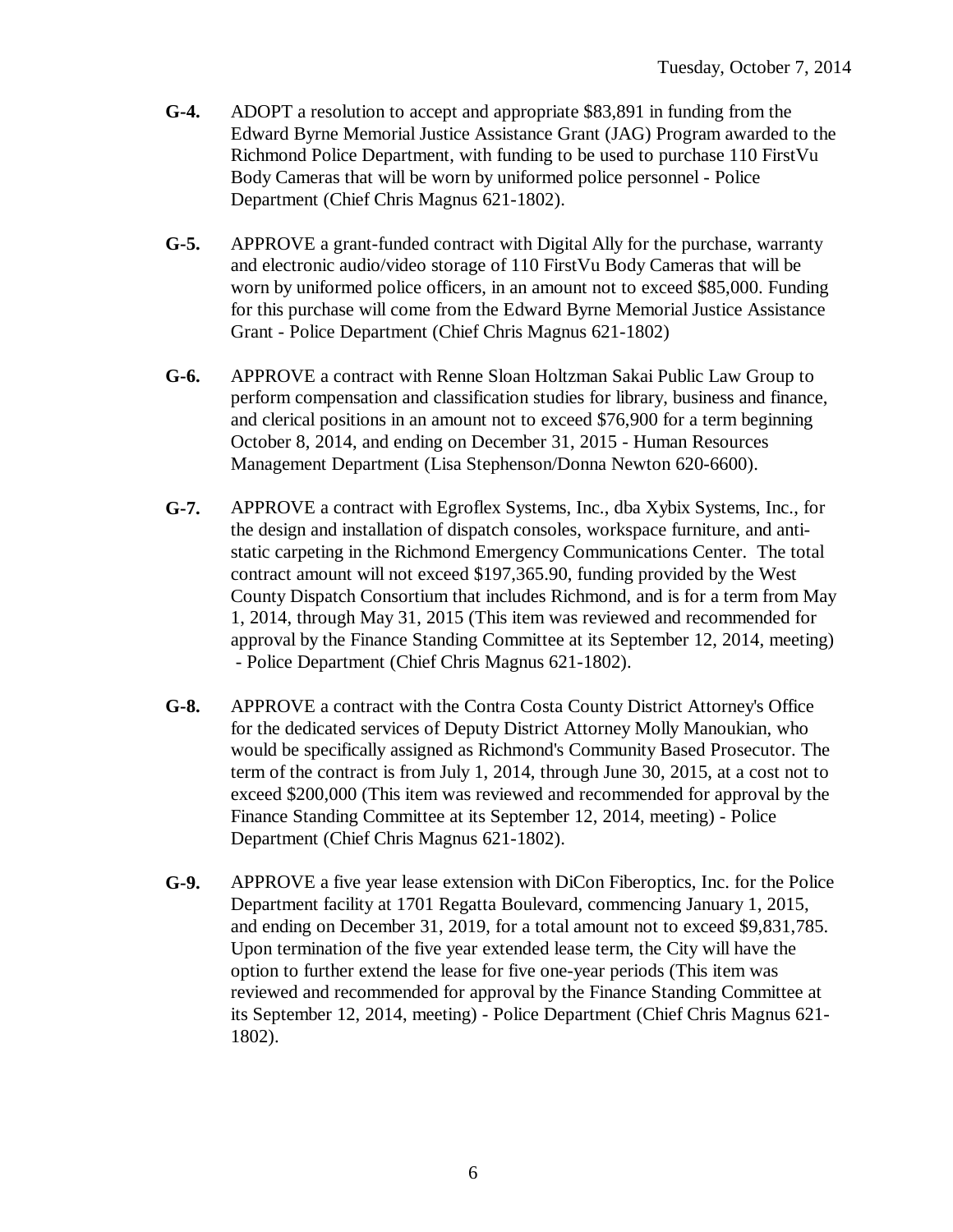- **G-10.** ADOPT a resolution confirming the City of Richmond Investment Policy, consistent with guidelines established by the California Municipal Treasurer's Association (CMTA) (This item was reviewed and recommended for approval by the Finance Standing Committee at its September 12, 2014, meeting) - Finance Department (James Goins 620-6740).
- **G-11.** APPROVE a contract with Architects MA to provide architectural and engineering services for the Family Justice Center project in an amount not to exceed \$37,150.18, and for a term from August 2014 to June 2015 - Police Department (Chief Chris Magnus 621-1802).
- **G-12.** PROCLAIM October 25, 2014, as the City of Richmond's Official Arbor Day this year - Mayor McLaughlin 620-6503) and Councilmember Butt (236-7435).
- **G-13.** ADOPT an ordinance (second reading) amending Chapter 12.17 of the Richmond Municipal Code to update requirements pertaining to the inspection and rehabilitation or replacement of private sanitary sewer laterals - Engineering Services Department (Chad Davisson 620-5486).
- **G-14.** ADOPT an ordinance (second reading) amending the wages, salary, and compensation for the reassigned classification of Risk Manager to Exempt and Confidential Management (Salary Range No. 3.1: \$9,024 - \$13,806/month) - Human Resources Management Department (Lisa Stephenson 620-6600).
- **G-15.** ADOPT an ordinance (second reading) amending the Zoning Ordinance and Zoning Map to change the land use designation for undeveloped parcels on Jetty Drive from M-1 Industrial/Office Flex to PA, Planned Area District to provide conformity with the General Plan 2030 - Planning and Building Services Department (Richard Mitchell 620-6706).
- **G-16.** APPROVE a one-year software maintenance agreement with Zoll Data Systems, Inc. to provide technical support, maintenance services, upgrades and licenses for the Fire Department's record management system (RMS), Computer Aided Dispatch (CAD) System and Telestaff interfaces in the amount of \$10,592 - Fire Department (Chief Michael Banks 307-8041).
- **G-17.** APPROVE a First Amendment to the Employment Agreement between the City of Richmond and Bruce Reed Goodmiller to extend the term of the agreement to March 7, 2017, with no increase in compensation - City Manager's Office (Bill Lindsay 620-6512).
- **G-18.** RESCIND Resolution No. 56-14 of the City of Richmond City Council regarding the interpretation of the State of California Policy Regarding Solar Energy Systems - Mayor McLaughlin (620-6503) and Councilmember Butt (620-6861).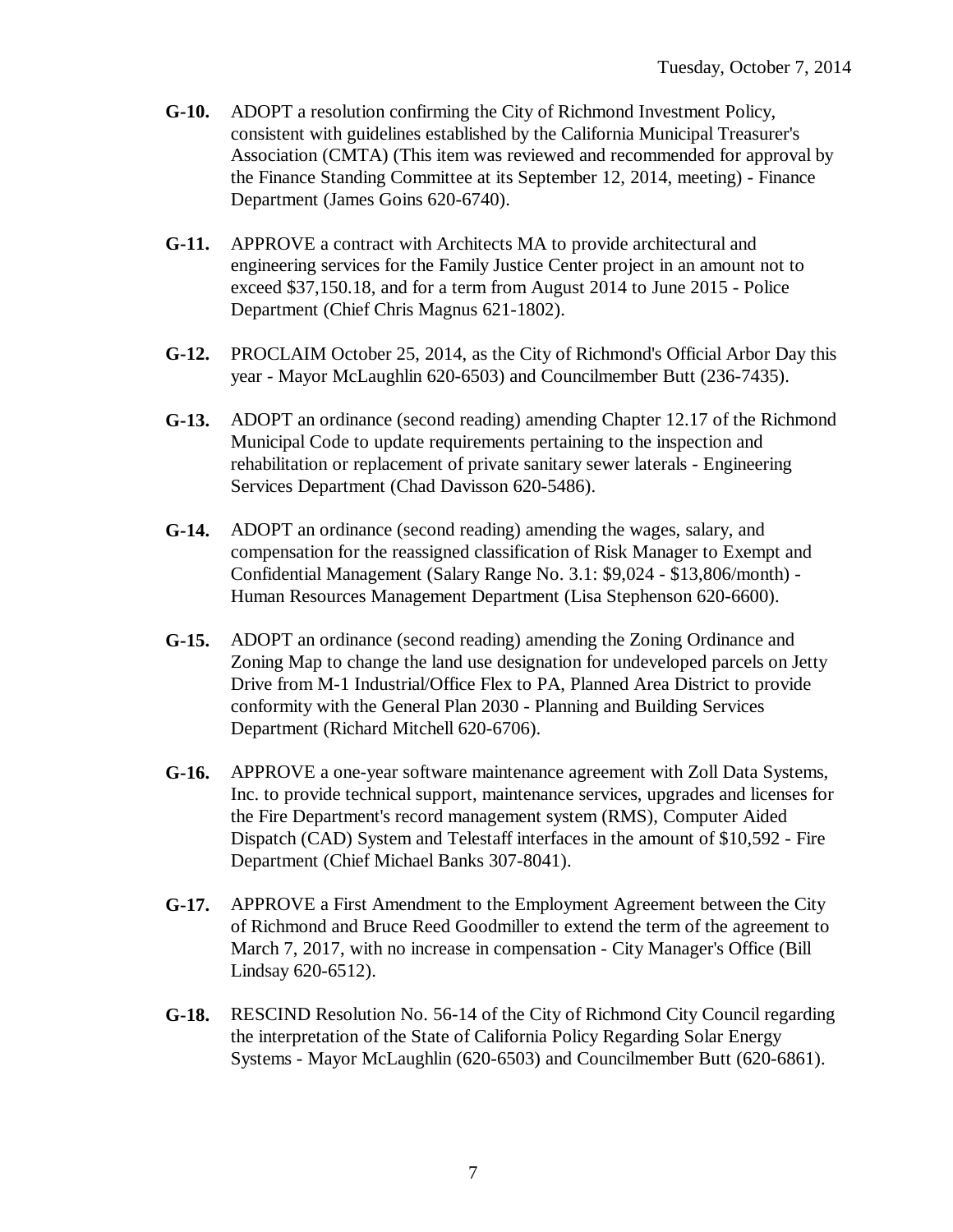- **G-19.** ADOPT a resolution authorizing the City Manager to negotiate and execute Community Development Block Grant (CDBG) Section 108 Loan Program and HOME Investment Partnership Program loan agreements and related documents with the RHA Housing Corporation for the Triangle Court and Friendship Manor Rental Assistance Demonstration (RAD) rehabilitation projects, in an amount not to exceed \$3,000,000 - Housing and Community Development (James Goins 620-6940).
- **G-20.** APPROVE the following appointments: Richmond Housing Advisory Commission: Candy Capogrossi, new appointment, completing an unexpired term, term ending November 1, 2015; Workforce Investment Board: Margaret Hanlon-Gradie, new appointment, no term expiration; Arts and Culture Commission: Susan Anderson, new appointment, term ending January 31, 2018; Public Arts Advisory Committee: Suzanne Tan, correcting term ending to January 31, 2018 - Mayor McLaughlin (620-6503).
- **G-21.** ADOPT a resolution approving the transfer of \$75,000 from the Hilltop Landscape Maintenance District reserve funds to perform two proposed capital improvement beautification projects along the Richmond Parkway, including at the southwest corner at San Pablo Avenue and Richmond Parkway, as requested by the Hilltop Landscape Maintenance District Advisory Committee - Public Works Department (Yader A. Bermudez 231-3008).

### **H. ITEMS CONTINUED FROM PREVIOUS MEETINGS - NOT EARLIER THAN 7:00 P.M.**

### **Continued Resolutions**

- **H-2.** ADOPT a resolution of the City Council of the City of Richmond to regulate development of parcels with creeks - Councilmember Butt (620-6861). **This item was continued from the September 16, 2014, meeting.**
- **H-3.** ADOPT a resolution to implement provisions of the General Plan 2030 relative to community trails - Councilmember Butt (236-7435). **This item was continued from the September 16, 2014, meeting.**

#### **Continued Ordinances**

**H-4.** INTRODUCE an ordinance (first reading) amending Section 6.40.020 of the Richmond Municipal Code Chapter 6.40, Residential Rental Dwelling Unit Inspection and Maintenance, expanding the residential rental inspection program (RRIP) to all residential rental properties, and making corrections to the current definition of "Rental Residential Dwelling Unit" - Planning and Building Services Department (Richard Mitchell 620-6706). **This item was continued from the September 16, 2014, meeting.**